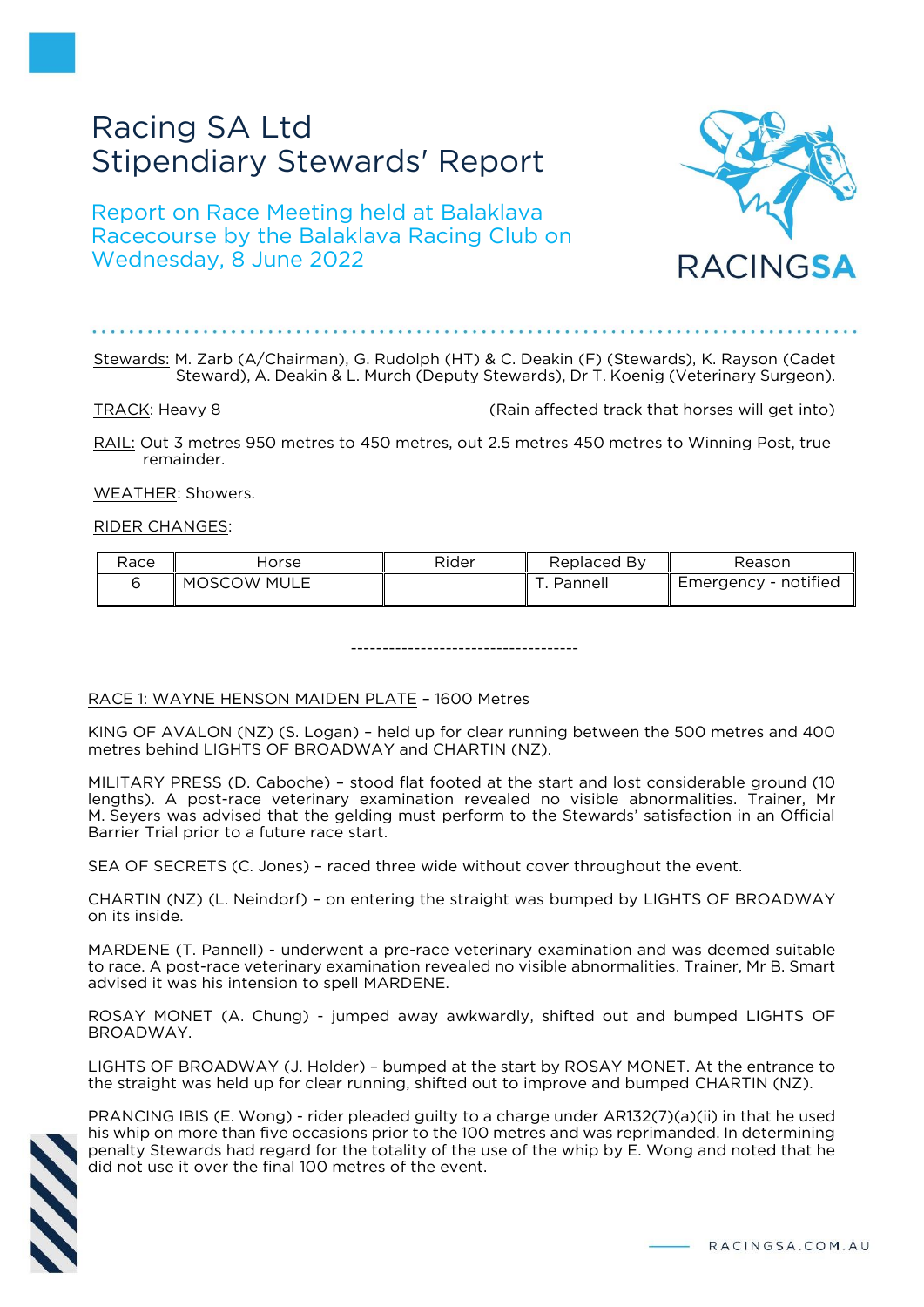#### RACE 2: BOB LINKE MAIDEN PLATE - 1050 Metres

ANJOPIN (S. Logan) – re-saddled on arrival at the barriers. Shifted out and away from CRACKER CLUB near the 700 metres and crowded BUBBLE OVER on its outside.

CHICAGO STORM (B. Vorster) – fractious in the barriers. Hung in when placed under pressure in the straight.

INTO THE FURY (B. Price) – rider reported that on pulling up, the gelding made respiratory noises. A post-race veterinary examination revealed no visible abnormalities.

ARCTIC FLORA (E. Annells) – had its tongue-tie adjusted upon arrival at the barriers. Was unable to obtain clear running from between the 450 metres until near the 300 metres. Lost its near hind plate during the event.

HUSSLING (A. Livesey) – slow to begin. Had difficulty obtaining clear running in the early part of the straight and was obliged to shift wider to improve.

BUBBLE OVER (M. Collett) – near the 700 metres had to be steadied away from the heels of ANJOPIN, which shifted out. Had difficulty obtaining clear running between the 500 metres and 300 metres.

MISS KERMIE (C. Jones) – when questioned in relation to her riding tactics, particularly in the straight, rider explained that the filly was a little slow to begin and raced greenly in the early stages. She added MISS KERMIE travelled moderately; however, began to work into the race in the straight but was still inclined to shift ground when placed under pressure. Ms. Jones further stated that, in attempting to keep her mount balanced, she was unable to ride it out in her usual manner.

MONSEAGLE (J. Doyle) – a post-race veterinary examination revealed a slower than normal postrace recovery.

NOTA SINGLE SECRET (A. Jordsjo) – unable to obtain clear running between the 450 metres and 300 metres.

#### RACE 3: BARRY FLITTER HANDICAP - 1200 Metres

The start of this event was delayed approximately four minutes owing to VENUSIAN being required to be re-shod before leaving the parade ring.

VENUSIAN (S. Logan) - underwent a pre-race veterinary examination on arrival on course as it had raced within the last seven days and was deemed suitable to start. Prior to leaving the parade ring the gelding had to be re-shod. Underwent a further pre-race veterinary examination and was deemed suitable to start. Rider reported that the gelding felt sore. A post-race veterinary examination revealed no visible abnormalities. Rider pleaded guilty to a charge under AR132(7)(a)(ii) in that she used her whip on more than five occasions prior to the 100 metres and was fined \$200. In determining penalty Stewards had regard for the totality of the use of the whip by S. Logan and noted that she used it on four occasions over the final 100 metres of the event.

GOOD APPROACH (A. Jordsjo) – rider reported that the gelding failed to handle today's track conditions and stumbled near the 300 metres.

DESERT KNIGHT (C. Murray) – rider reported that the gelding hung out throughout the event.

ZEDUKI (B. Vorster) – crowded, checked and lost ground at the start when JIVE BABY to its outside shifted out.

JIVE BABY (P. Gatt) - jumped away awkwardly, shifted out abruptly and checked ZEDUKI.

CASINO ANGEL (E. Annells) – re-saddled on arrival at the barriers.

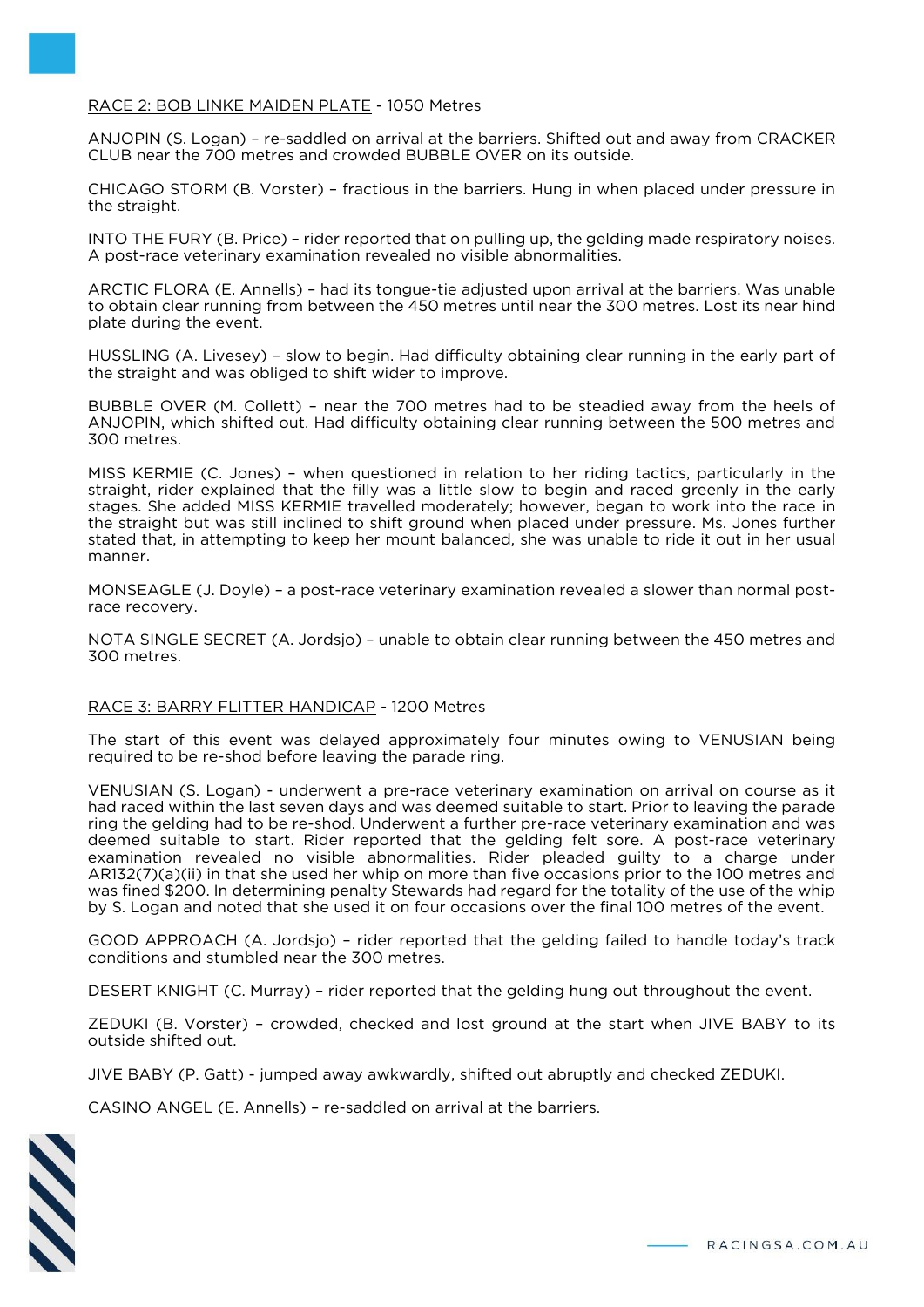## RACE 4: PHYLLIS & SHIRLEY O'DEA MEMORIAL HANDICAP – 1400 Metres

JEAN VALJEAN (C. Murray) – when questioned in relation to the tactics in today's event, the rider stated that it was not his intention to lead; however, after being caught wide early, he elected to allow his mount to slide forward to the lead without doing much work.

LONRODEX (A. Jordsjo) - when questioned in relation to the tactics in today's event, the rider explained that the gelding was second up from a spell, stepped up in distance, had a more favourable barrier draw and began well; therefore she was able to be in a more forward position than its last start.

MANAGE THE CYCLE (A. Chung) – raced very keenly and got its head up in the early and middle stages of the event.

DAWNBURST (E. Boyd) – when questioned in relation to the filly's apparent improved performance, Trainer, Mr J. Frew stated that it raced very keenly at Gawler in its last start and was unable to obtain cover; however, in today's event it obtained cover, settled better and performed as expected.

DR COPPER (J. Maund) – at the entrance to the straight shifted out when not quite clear of OREGON TRAIL, which had to be eased. Rider was reprimanded under AR131(a) and advised, in future, to take greater care when shifting ground. Was unable to be fully tested over the concluding stages of the event when awkwardly placed close to the heels of JEAN VALJEAN and LONRODEX.

OREGON TRAIL (S. Metcalfe) – at the entrance to the straight had to be eased away from the heels of DR COPPER, which shifted out.

#### RACE 5: AUSTIN S CONDON MEMORIAL HANDICAP - 1050 Metres

MAGIC DELTA (T. Pannell) – when questioned in relation to the mare's performance, rider explained that it commenced to hang out on entering the straight and then approaching the 250 metres became difficult to ride and shifted out abruptly, as such he was unable to test his mount out fully over the concluding stages. A post-race veterinary examination revealed no visible abnormalities. Trainer, Ms P. Trenwith stated the mare may have resented the tongue tie. Ms P. Trenwith was advised that the mare must perform to the Stewards' satisfaction in an Official Barrier Trial prior to a future race start.

ASHADY PAST (J. Maund) – on jumping away was bumped by TOUGH LASSIE. Rider dropped his whip near the 300 metres.

RUSTYDUSTYSUNSHINE (C. Jones) – when questioned in relation to her ride in the straight, rider explained that her mount was finishing off the event nicely; however, she was concerned about improving into a run between KONG on her outside and HONEY GO LIGHTLY to her inside because she was of the opinion HONEY GO LIGHTLY was shifting ground slightly and as such she did not test RUSTYDUSTYSUNSHINE over the concluding 100 metres. After considering all the evidence, Stewards did not proceed with the matter; however, C. Jones was advised that in future she is to ride her horses in a manner which is not open to questioning.

TOUGH LASSIE (J. Doyle) – jumped away awkwardly, shifted out and bumped ASHADY PAST.

## RACE 6: ROSS MULLIGHAN MEMORIAL HANDICAP – 1600 Metres

MONGOLIAN PRIDE (NZ) (C. Rawiller) - re-saddled on arrival at the barriers.

SILENT DON (B. Price) – shifted in at the start and bumped COMOGLI.

LANCER (A. Chung) – shifted out at the start and bumped COMOGLI.

READY FORA MOET (L. Neindorf) – shifted wider on the track in the early stages of the straight to obtain a clear run.